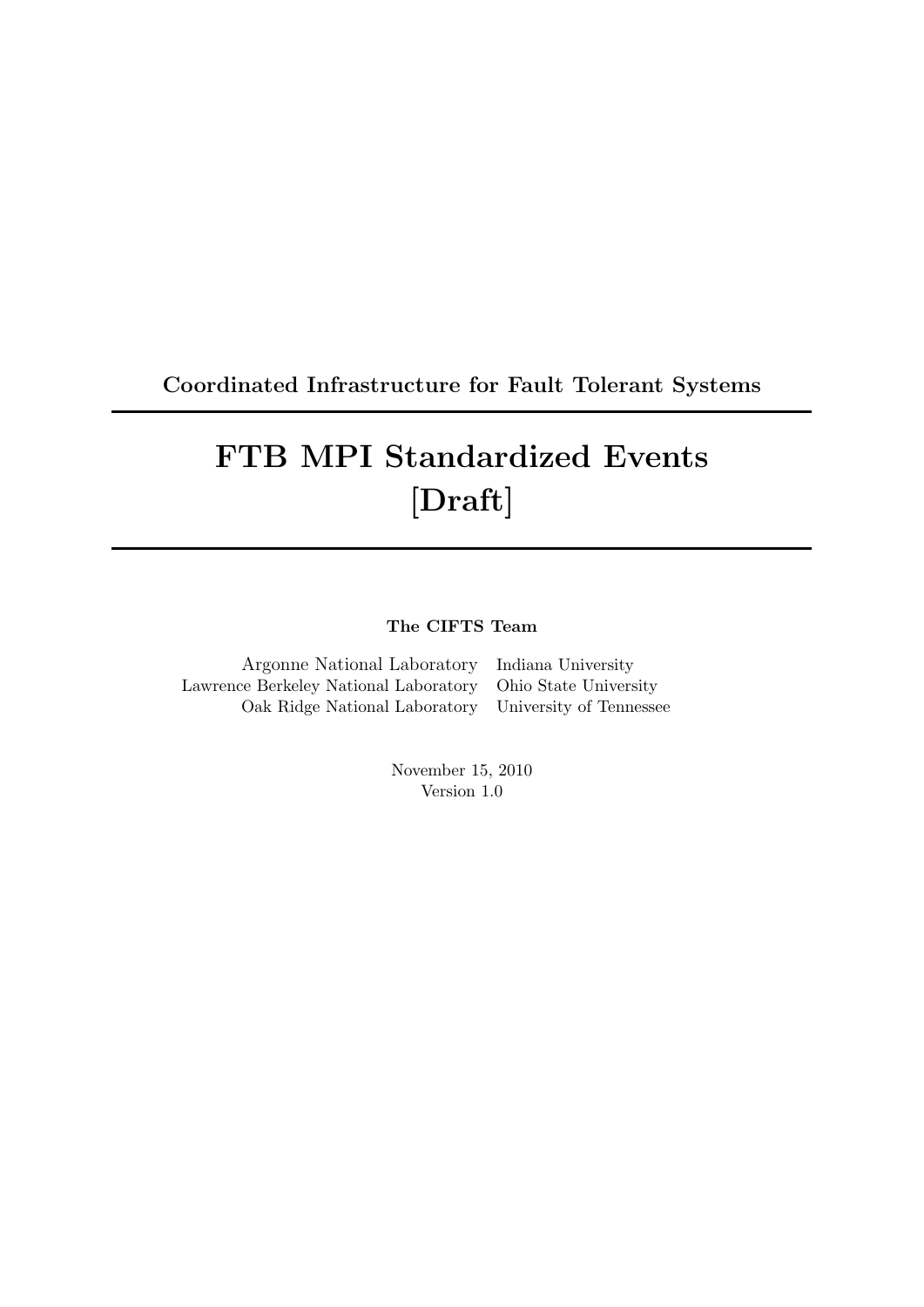### 1 MPI Events

The identifier in payload is required to be unique within the scope of the FTB events. If there is a global scope, the IDs should be globally unique, or in case of a per-job scope, the IDs need only be unique within the job.

| Fault Tolerance Backplane (FTB) Event Thrown by |              | Severity |
|-------------------------------------------------|--------------|----------|
| 1 FTB_MPI_PROCS_DEAD                            | MPI Proc Mgr | ERROR    |

Announce that MPI processes with unique comm world ID  $I^+$  are dead. The MPI runtime throws this notification event when it ascertains that the ranks are dead. Note that it might be outside the scope of MPI alone to determine if a "rank" is dead or simply unreachable. However, it can arrive to this judgement by getting more information from an external context indicating node or OS process failure. The ID uniquely identifies a process and the communicator it belongs to. For instance, for processes 1, 3 and 5 in comm world A and processes 1, 2 and 23 in comm world B, the payload would be of the form [id:  $\{A@{1,3,5\}, B@{1,2,23\}\}\$ 

#### Payload

id:  $\{I^{+}\}$ 

2 FTB\_MPI\_PROCS\_UNREACHABLE MPI library ERROR

Announce that MPI processes with unique ID  $I^+$  are unreachable. The MPI runtime throws this notification event when it fails to establish a contact with the processes and gives up.

#### Payload

id:  $\{I^{+}\}$ 

3 FTB\_MPI\_PROCS\_COMM\_ERROR MPI library WARN

This event is thrown to indicate an error in communicating with a remote process with id  $I^+$  over the (optional) interface  $E^+$ .

#### Payload

id:  $\{I^+\}\$ , iface:  $\{E^+\}\$ 

4 FTB\_MPI\_PROCS\_MIGRATED MPI Proc Mgr INFO

This event is thrown after migrating processes with unique ID  $I^+$  from the source node SN to destination node DN.

#### Payload

id:  $\{I^+\}\$ , snode:  $\{SN^+\}$ , dnode:  $\{DN^+\}$ ]